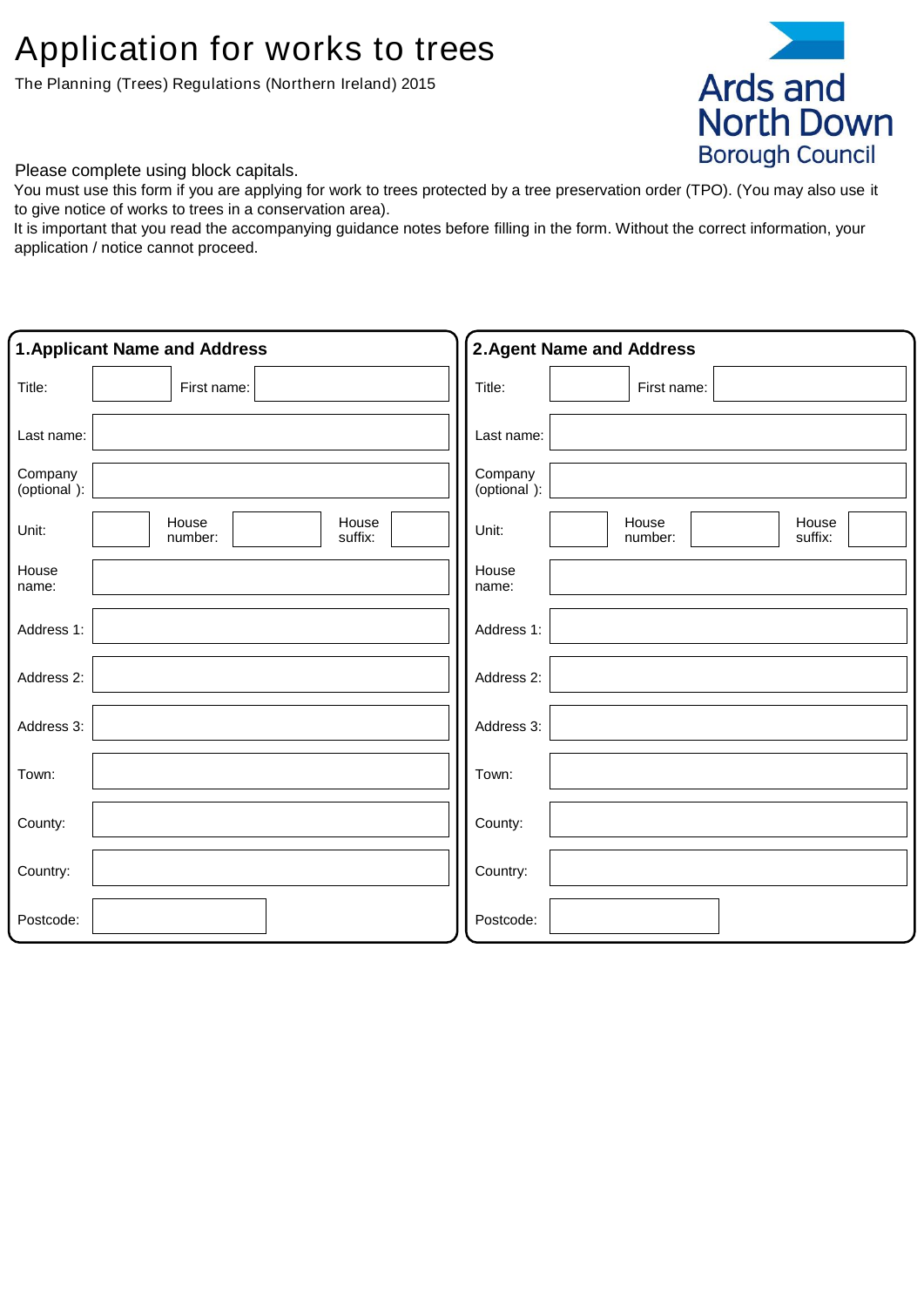| 3. Trees Location                                                                                                                                                                                                                                                                                                                                                                                                                                 | 4. Trees Ownership                                                                                                                                                                                                                                                                                                    |
|---------------------------------------------------------------------------------------------------------------------------------------------------------------------------------------------------------------------------------------------------------------------------------------------------------------------------------------------------------------------------------------------------------------------------------------------------|-----------------------------------------------------------------------------------------------------------------------------------------------------------------------------------------------------------------------------------------------------------------------------------------------------------------------|
| If all trees stand at the address shown in Question 1, go to Question<br>4. Otherwise, please provide the full address/location of the site<br>where the tree(s) stand (including full postcode where available)                                                                                                                                                                                                                                  | Is the applicant the owner of the tree(s):<br>Yes<br>No<br>If 'No' please provide the address of the<br>owner (if known and if different from the trees location)                                                                                                                                                     |
| House<br>House<br>Unit:<br>suffix:<br>number:<br>House<br>name:<br>Address 1:<br>Address 2:<br>Address 3:<br>Town:<br>County:<br>Postcode<br>(if known):<br>If the location is unclear or there is not a full postal address, either<br>describe as clearly as possible where it is (for example, 'Land to the<br>rear of 12 to 18 High Street' or 'Woodland adjoining Em Road') or<br>provide an Ordnance Survey grid reference:<br>Description: | Title:<br>First name:<br>Last name:<br>Company<br>(optional):<br>House<br>House<br>Unit:<br>suffix:<br>number:<br>House<br>name:<br>Address 1:<br>Address 2:<br>Address 3:<br>Town:<br>County:<br>Area code:<br>Telephone number:<br>Mobile number (optional):<br>Fax number (optional):<br>Email address (optional): |
| 5. What Are You Applying For?                                                                                                                                                                                                                                                                                                                                                                                                                     | 6. Tree Preservation Order Details                                                                                                                                                                                                                                                                                    |
| Are you seeking consent for works to tree(s)<br>Yes<br><b>No</b><br>subject to a TPO?<br>Are you seeking consent for works to tree(s)                                                                                                                                                                                                                                                                                                             | If you know which TPO protects the tree(s), enter its title or number<br>below.                                                                                                                                                                                                                                       |
| Yes<br>No<br>covered by a planning condition?<br>Are you wishing to carry out works to tree(s)<br>Yes<br>No<br>in a conservation area?                                                                                                                                                                                                                                                                                                            |                                                                                                                                                                                                                                                                                                                       |

## $\bm{\mathsf{\left}}$  7. Identification Of Tree(s) And Description Of Works

Please identify the tree(s) and provide a full and clear specification of the works you want to carry out. Continue on a separate sheet if necessary. You might find it useful to contact an arborist (tree surgeon) for help with defining appropriate work. Where trees are protected by a TPO, please number them as shown in the First Schedule to the TPO where this is available. Use the same numbers on your sketch plan (see guidance notes).

Please provide the following information below: tree species (and the number used on the sketch plan) and description of works. Where trees are protected by a TPO you must also provide reasons for the work and, where trees are being felled, please give your proposals for planting replacement trees (including quantity, species, position and size) or reasons for not wanting to replant.

Eg. Oak (T3) - fell because of excessive shading and low amenity value. Replant with 1 standard ash in the same place.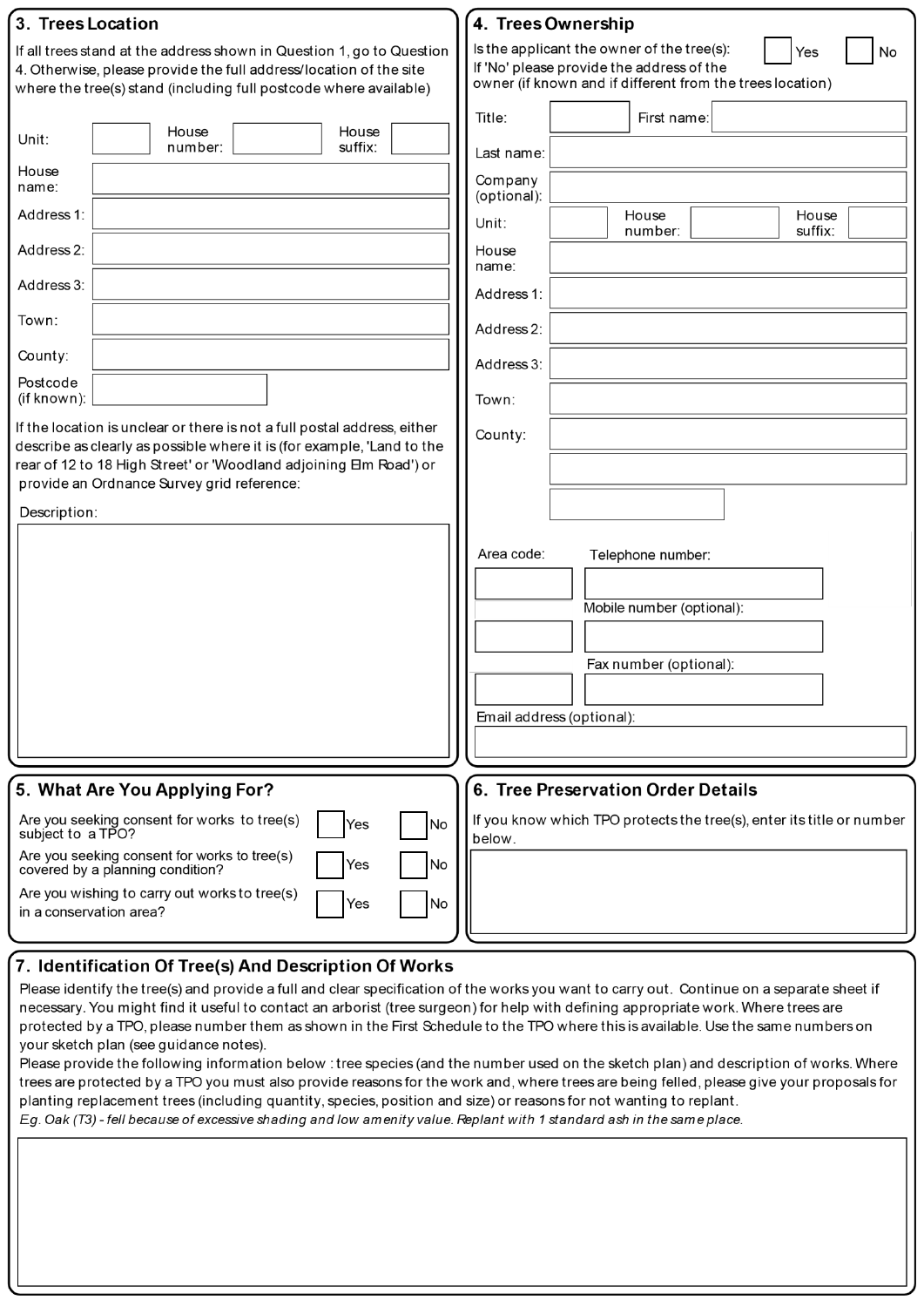| 7. Identification Of Tree(s) And Description Of Works | continued |
|-------------------------------------------------------|-----------|
|-------------------------------------------------------|-----------|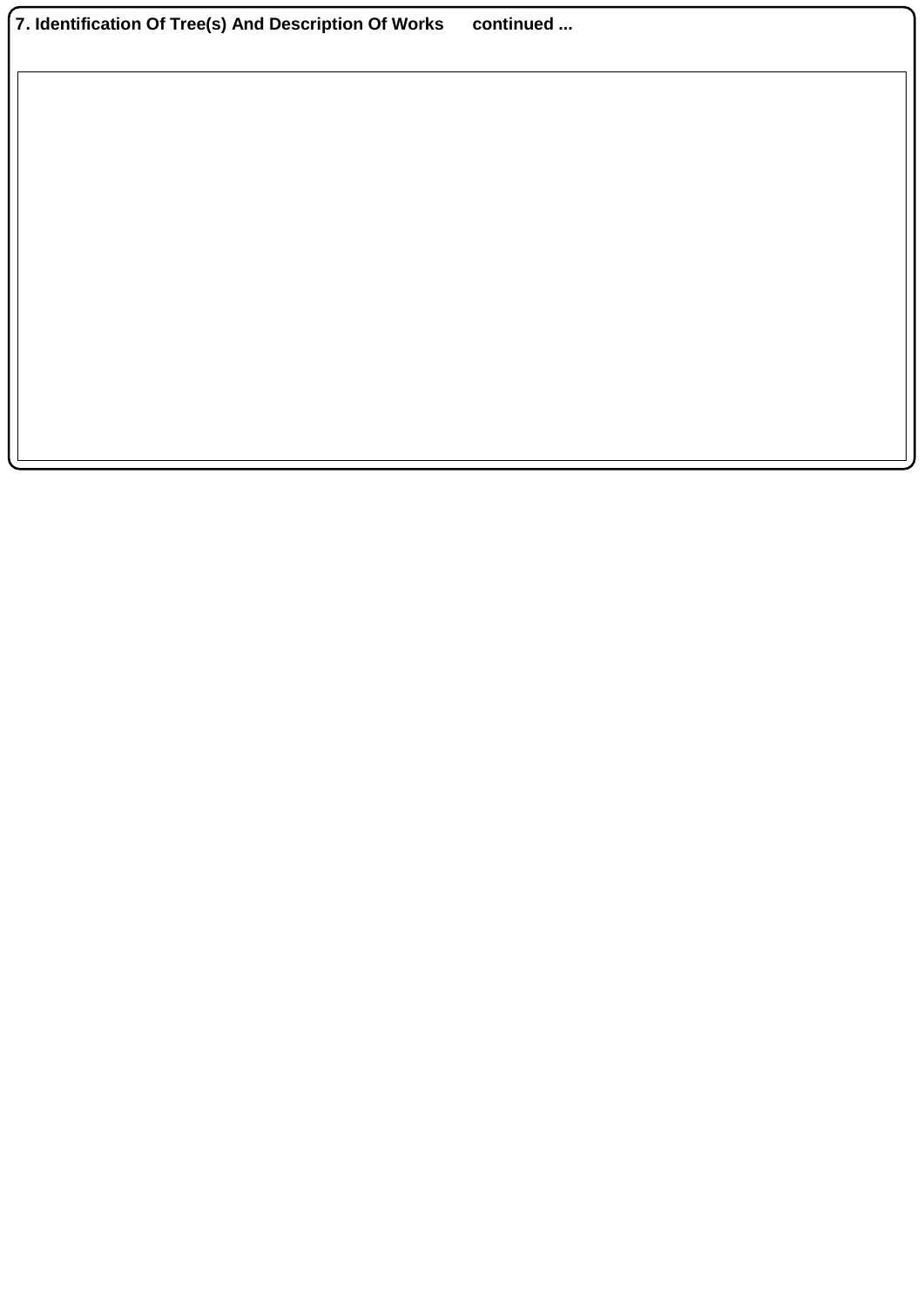## **8. Trees - Additional Information**

#### **Additional information may be attached.**

#### **For all trees**

A sketch plan clearly showing the position of trees listed in Question 7 must be provided when applying for works to trees covered by a TPO. A sketch plan is also advised when notifying the Planning Department of works to trees in a conservation area (see guidance notes). It would also be helpful if you provided details of any advice given on site by planning officer.

### **For works to trees covered by a TPO**

Please indicate whether the reasons for carrying out the proposed works include any of the following. If so, your application must be accompanied by the necessary evidence to support your proposals. (See guidance notes for further details)

| 1. Condition of the tree(s) $-$ e.g. it is diseased or you have fears that it might break or fall: | $\vert$ Yes |  |
|----------------------------------------------------------------------------------------------------|-------------|--|
| If YES, you are required to provide written arboricultural advice or other                         |             |  |
| diagnostic information from an appropriate expert.                                                 |             |  |

2. **Alleged damage to property** - e.g. subsidence or damage to drains or drives. If YES, you are required to provide for:

| Ƙes | N∩ |
|-----|----|

Yes I No

#### *Subsidence*

A report by an engineer or surveyor, to include a description of damage, vegetation, monitoring data, soil, roots and repair proposals. Also a report from an arboriculturist to support the tree work proposals.

*Other structural damage* (e.g. drains, walls and hard surfaces) Written technical evidence from an appropriate expert, including description of damage and possible solutions.

#### **Documents and plans (for any tree)**

Are you providing separate information (e.g. an additional schedule of work for Question 7)?

If YES, please provide the reference numbers of plans, documents, professional reports, photographs etc in support of your application. If they are being provided separately from this form, please detail how they are being submitted.